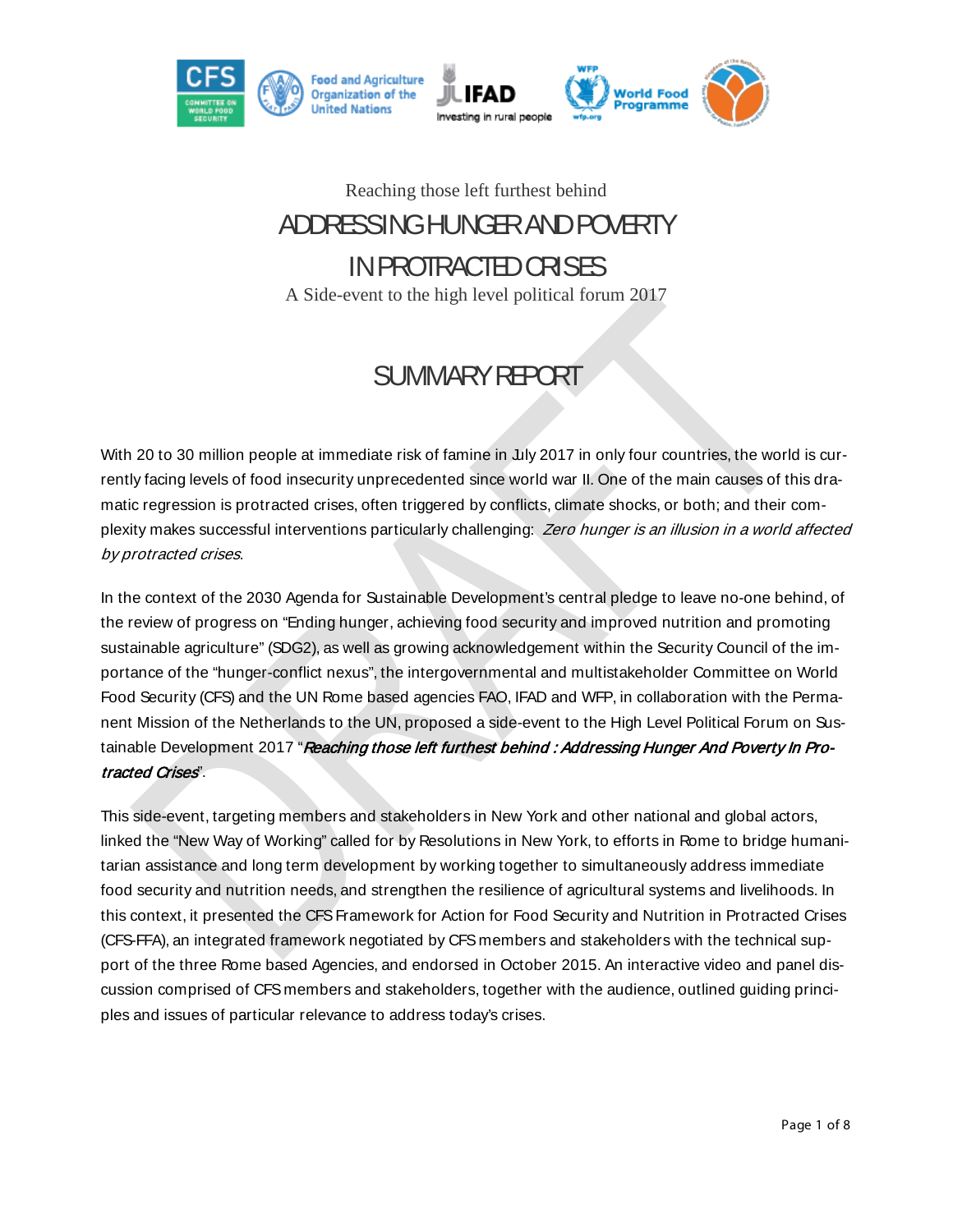The panel opened with welcoming remarks by Ambassador Lise Gregoire's, Deputy Permanent Representative of the Netherlands' Mission to the United Nations in New York, hosting the event. Ambassador Gregoire welcomed this joint CFS-RBA side-event in the HLPF 2017, stressing that food security in protracted crises is a key challenge of our time, and of high relevance to the work of the Security Council. Acknowledging that current crises are largely man-made, she called for man-made solutions supported by international humanitarian law, and for humanitarian assistance to lay the foundations of long-term development by focusing on building robust and resilient food systems. A holistic approach is needed, together with better coordination of multi-stakeholder interventions.

The Chair of the Committee on World Food Security (CFS), H.E. Ambassador Amira Gornass, called for particular and sustained attention to countries in protracted crises, in order for efforts to achieve the SDGs and "leave no one behind" to be successful. Stressing the current alarming levels of food insecurity worldwide, and in particular in Yemen, North-Eastern Nigeria, Somalia, she recalled the difficulty of addressing hunger and poverty in protracted crises contexts, due to the complexity of root causes, where structural factors such as inequalities, weak governance and resource scarcity often demultiply the negative effects of conflicts or climate disasters. Ambassador Gornass presented the Framework for Action for Food Security and Nutrition in Protracted Crises (CFS-FFA) and its 11 principles, intended to guide the development of sectorial policies to improve food security and nutrition in protracted crises by addressing critical manifestations and building resilience. She called on all present in the room to accelerate efforts in promoting its use and application.

A short [video](https://youtu.be/4OtpsEiIEJ8) presented individual stories of an urban household and a family of rural pastoralists affected by protracted crises and outlined the variety of food security and nutrition related challenges they face as refugees and IDPs, which can only be resolved by integrated sectorial approaches and joined efforts by several partners and stakeholders. To guide such efforts and successful interventions, the video introduced the CFS-FFA and its principles. Stineke Oenema, Coordinator of UNSCN, shared reflections from the video and introduced the moderated discussion.

Alexander Temitope Adeyemi Ajayi, Minister, Permanent Mission of Nigeria to the UN, welcomed the sideevent as very topical in the context of the security problem faced by Nigeria and the region, and stressed the importance of restoring people's livelihoods, particularly of the displaced, to combat terrorism and rebuild peace. He presented a number of examples of government interventions aimed at supporting populations' resilience. These include building strategic grain reserves before the crisis as food reservoirs for emergencies; government efforts to relocate IDPs, and nutrition-related schemes to restore livelihoods and empower people, such as for example the school feeding programmes currently reaching 24 million children. Beyond short-term efforts, he stressed the importance of long term strategic programs for sustainable development, such as ongoing efforts focused on food systems to restore the lake Chad basin and strengthen livelihoods related to the lake.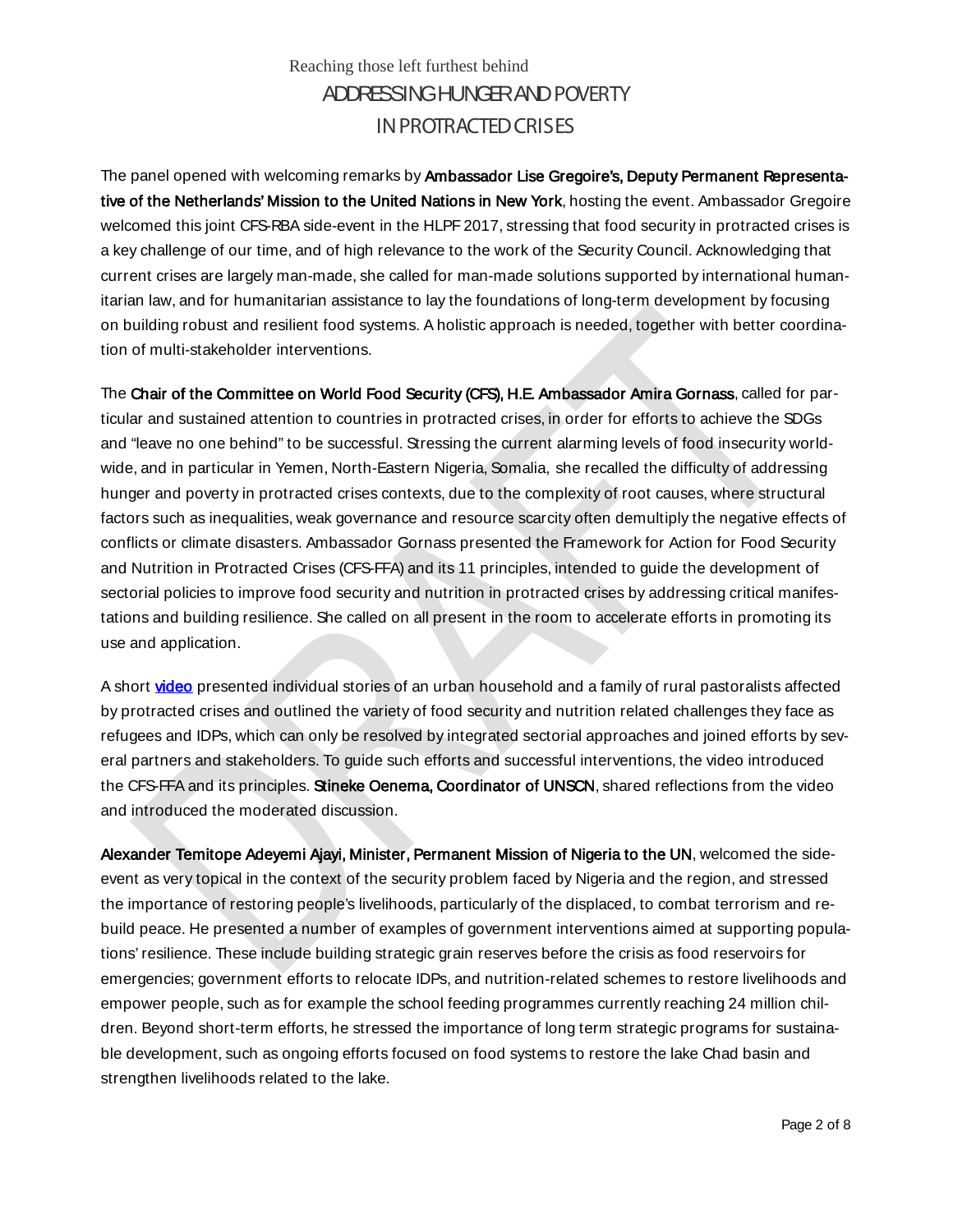Steven Were Omamo from the World Food Programme (WFP), speaking on behalf of all three Rome based Agencies FAO, IFAP and WFP, drew attention on the ongoing regression in hunger eradication, largely due to the effect on food systems of disruptions caused by protracted crises, and called Zero hunger an illusion in a world affected by protracted crises. He presented the collaboration between the RBAs (drawing rom examples in DRC, Niger, Somalia or lake Chad basin), both to address the immediate needs during crises, and to find more durable political solutions in post-crises situations, and welcomed the CFS-FFA as a powerful outline to address needs, adapt to specific challenges such as migration, and build longer term resilience for sustainability by focusing investments on resources, gender equality and women's empowerment, and market access.

Mariam Al-Jaajaa, from the CFS Civil Society Mechanism (CSM), drew attention on the importance of listening to the communities living in protracted crises themselves. She presented the negotiation process around the FFA, in which affected communities' voices were fully heard, and recalled that these communities continue to be affected by the delay in applying the FFA. Echoing previous speakers' calls to address underlying causes in order to prevent crises rather than respond to them, she stressed the importance of using a Human Rights' approach, as in the CFS-FFA, and advocated for food insecurity to be considered a violation of international humanitarian law, and called for stepped up efforts to improve accountability.

Jerry Kaminski, from the CFS Private Sector Mechanism (PSM), presented the efforts by the private sector (based on examples from Land O'Lakes International) to contribute to food security in countries affected by protracted crises and conflict, and in particular by supporting farmers to continue farming, through support to cooperatives, transportation of food, training for the dairy sector, and value chain focused interventions. However, more must be done: investments should concentrate on prevention, and data is still largely missing, particularly on inequalities within countries, likely to trigger conflicts. CFS is well suited to use its convening power to foster alliances and partnerships to combine efforts and find local solutions.

Interventions from the floor further emphasized elements of the discussion, related to:

- o The importance of local solutions and combatting inequalities in the distribution of resources, supported by an example from Darfur (Sudanese grass-root organization);
- o The importance of CFS' processes and work for the change required in development partners' approach to help communities find their own solutions and in finding ways to integrate other sectorial policies such as the VGGT (FIAN);
- o The call coming from the World Humanitarian Summit (WHS) to look at the nexus between security and food security and nutrition and "un-silo" humanitarian assistance, and the importance for actors to take the lead and invite others to work together in applying the FFA (Scaling Up Nutrition Movement Coordinator);
- o The positive impact of investing funding in promoting resilience (through mechanisms such as social protection) rather than wait until an emergency response is needed (UNDP).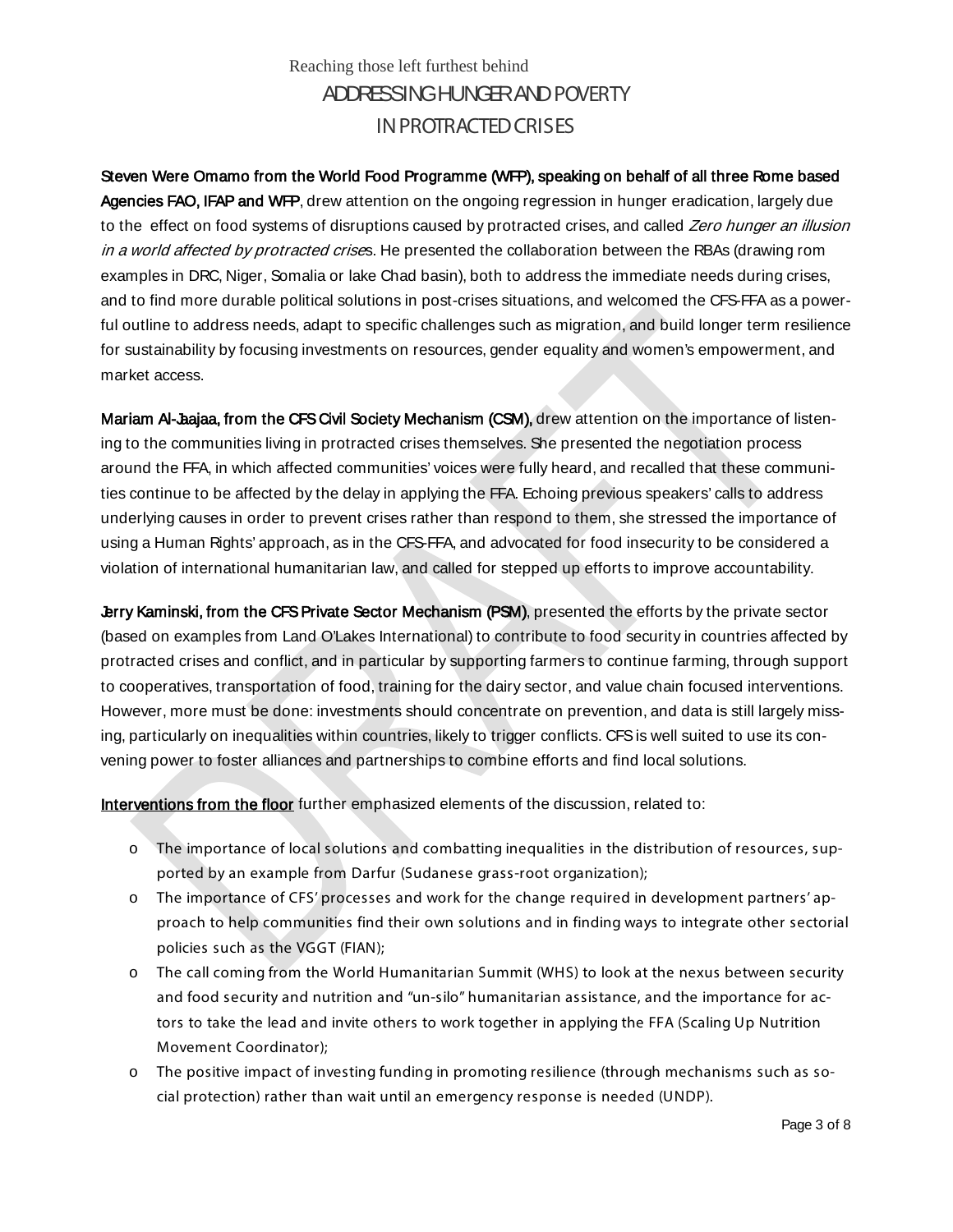**Conclusion:** The moderator and panelists concluded by stressing the importance of country ownership and leadership, for better quality response, possibly supported by communities of practice at national and regional level, and multistakeholder platforms which promote policy coherence. The RBAs' ongoing work give an excellent example of successful efforts to bridge the humanitarian-development gap through policy integration, but more can still be done by including Geneva stakeholders (WHO, WTO) to the Rome-NY discussions. Panelists called for all members and stakeholders to step up efforts to mobilize national political leadership, and examine their strategies, policies and interventions towards better alignment with the CFS-FFA. Working across borders and silos is key, and efforts will have particular impact if they target building local sustainable food systems that nourish people, good governance and the rule of law, economic empowerment, and intercommunal dialogue. The protection of civilians in conflict and the destabilizing effects of conflicts on food security and nutrition were presented by the Netherlands as a future priority they will champion as members of the Security Council in the upcoming year.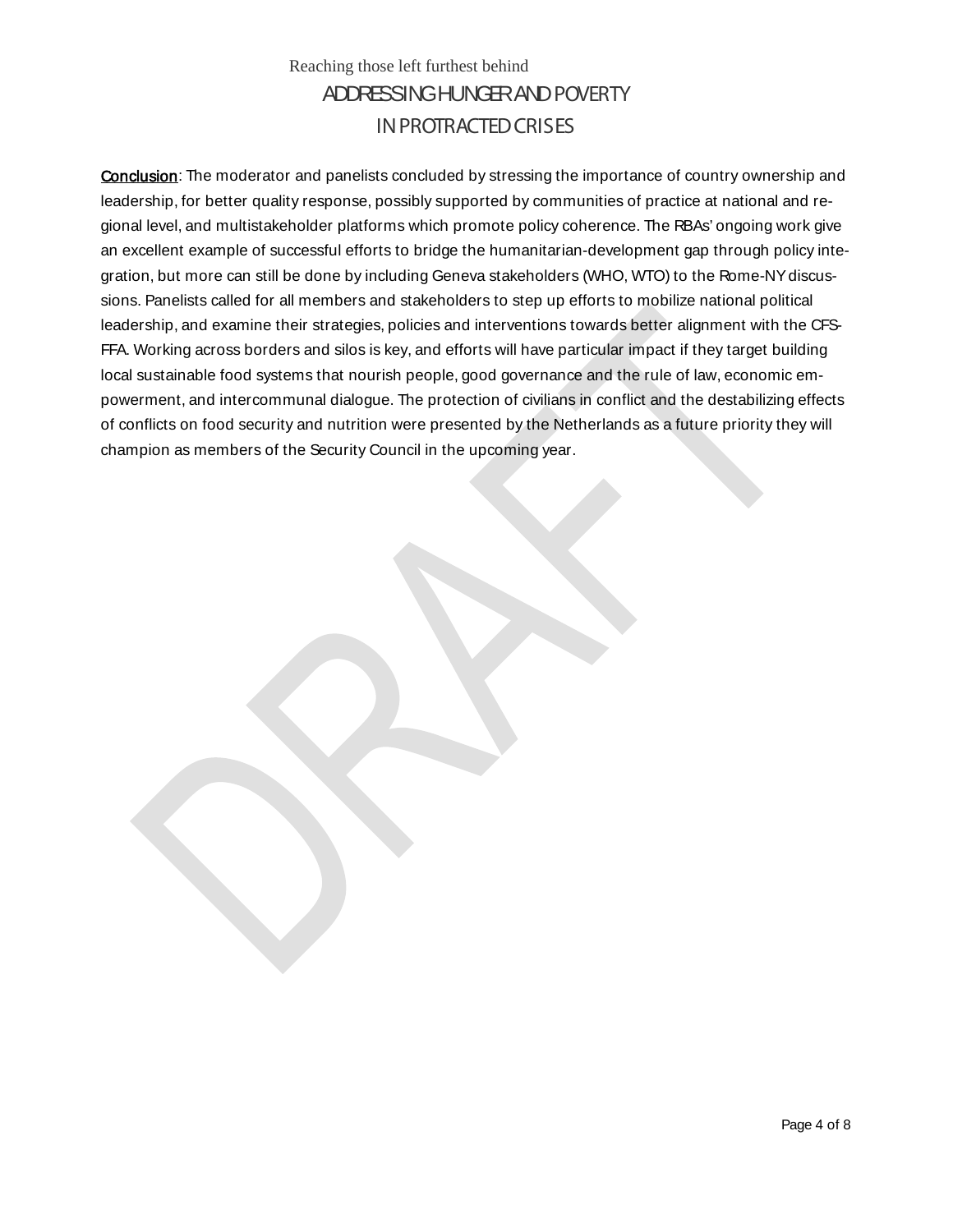

## ANNEX 1: PROGRAMME

 $13:15 - 13:20$ 

#### WELCOME BY THE HOST

Ambassador Lise Gregoire, Deputy Permanent representative, Netherlands

 $13:20 - 13:25$ 

#### OPENING REMARKS

H.E. Ambassador Amira Gornass, Chair of the Committee on World Food Security (CFS), Permanent Representative of the Sudan to FAO

 $13:25 - 13:35$ 

#### WHY ARE PROTRACTED CRISES SUCH AN OBSTACLE TO SUSTAINABLE DEVELOPMENT?

An interactive presentation, introduced by Stineke Oenema, moderator

 $13:35 - 13:50$ 

A NEW WAY OF WORKING: A MULTI-ACTOR PERSPECTIVE ON THE CFS-FRAMEWORK FOR ACTION FOR FOOD SECURITY AND NUTRITION IN PROTRACTED CRISES

Alexander Temitope Adeyemi Ajayi, Minister, Permanent Mission of Nigeria to the UN Steven Were Omamo, Deputy Director, Policy and Programme Division, World Food Programme, on behalf of the UN Rome based agencies FAO, IFAD and WFP Mariam Al Jaajaa, General Manager, Arab Group for the Protection of Nature, Civil Society Mechanism Jerry Kaminski, Executive Vice President, Land O'Lakes International, CFS Private Sector Mechanism

13:50-14:10

#### Q&A

#### 14:10-14:15 MODERATOR'S WRAP UP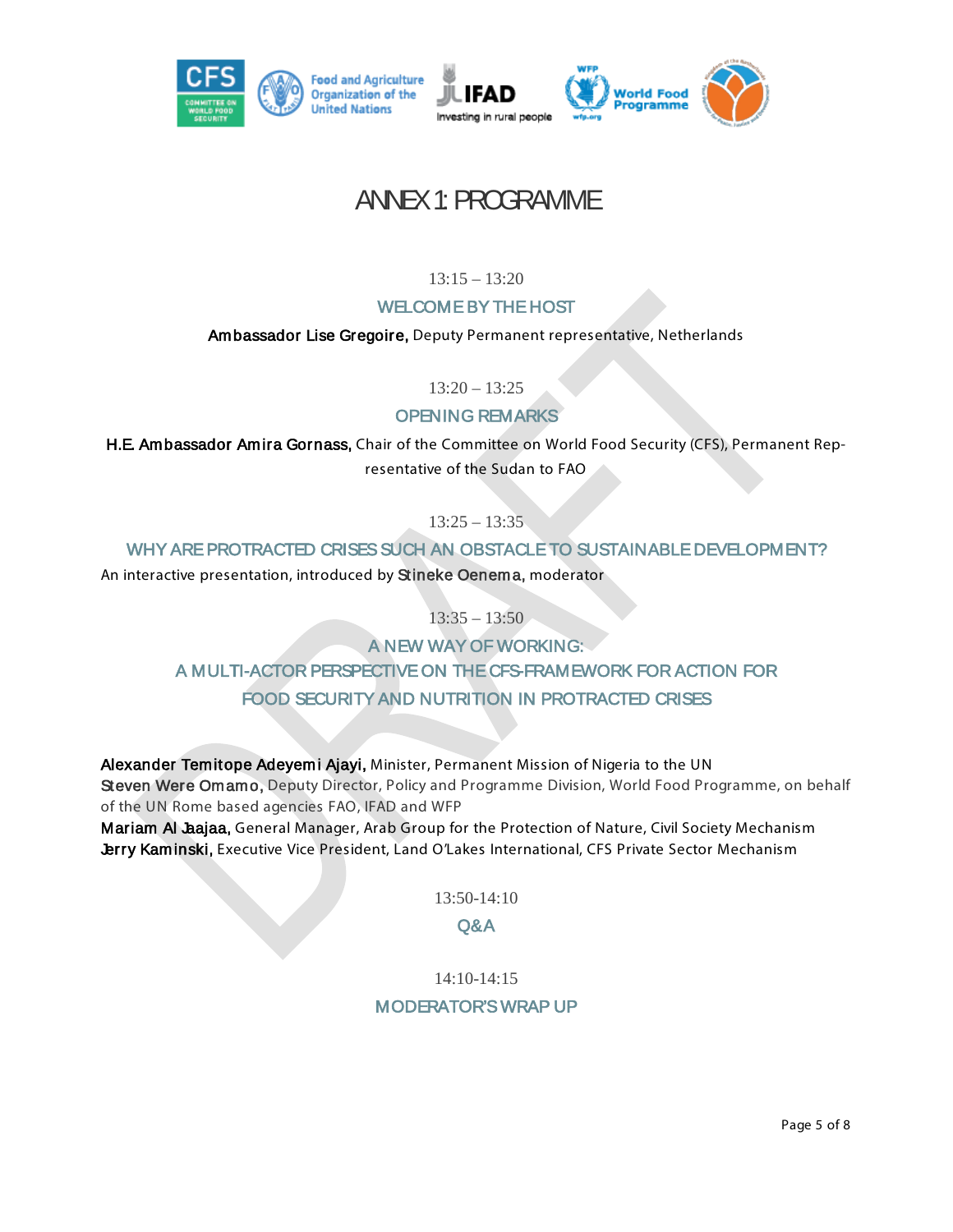## Annex 2: Speakers



H.E. Ambassador Lise Gregoire, Deputy Permanent Representative of the Netherlands to the United Nations in New York

Following higher education in Florence, Paris and Nijmegen, Ms Gregoire has had a career within the Netherlands' Ministry of Foreign Affairs, with postings including Brussels and Paris. Before coming to New York she was the Head of the Political Affairs Department at the MFA in The Hague.



H.E. Ambassador Amira Gornass, Chair of the Committee on World Food Security (CFS), Permanent Representative of the Sudan to FAO

H.E. Ambassador Gornass has been the Republic of the Sudan's Ambassador to Italy and the Permanent Representative to the Rome Based Agencies, since 2012. In October 2015 she was elected Chair of the Committee on World Food Security (CFS) for a two year term.



Stineke Oenema, Coordinator of the United Nations System Standing Committee on Nutrition (UNSCN)

Stineke Oenema is nutritionist and agricultural economist. She has worked several years for FAO, UNICEF and civil society. Before joining UNSCN as Coordinator, she was part of the Civil Society Mechanism for CFS and member of the Independent Expert Group for the

development of the Global Nutrition Report.

Alexander Temitope Adeyemi Ajayi, Minister, Permanent Mission of Nigeria to the UN



Steven Were Omamo, Deputy Director, Policy and Programme Division, World Food Programme

Dr. Seven Were Omamo, an agricultural economist by training, has held nu-merous leadership positions at WFP since joining the organization in 2006. He previously worked in several international and research organization, in-cluding IFAD, IFPRI and ILRI.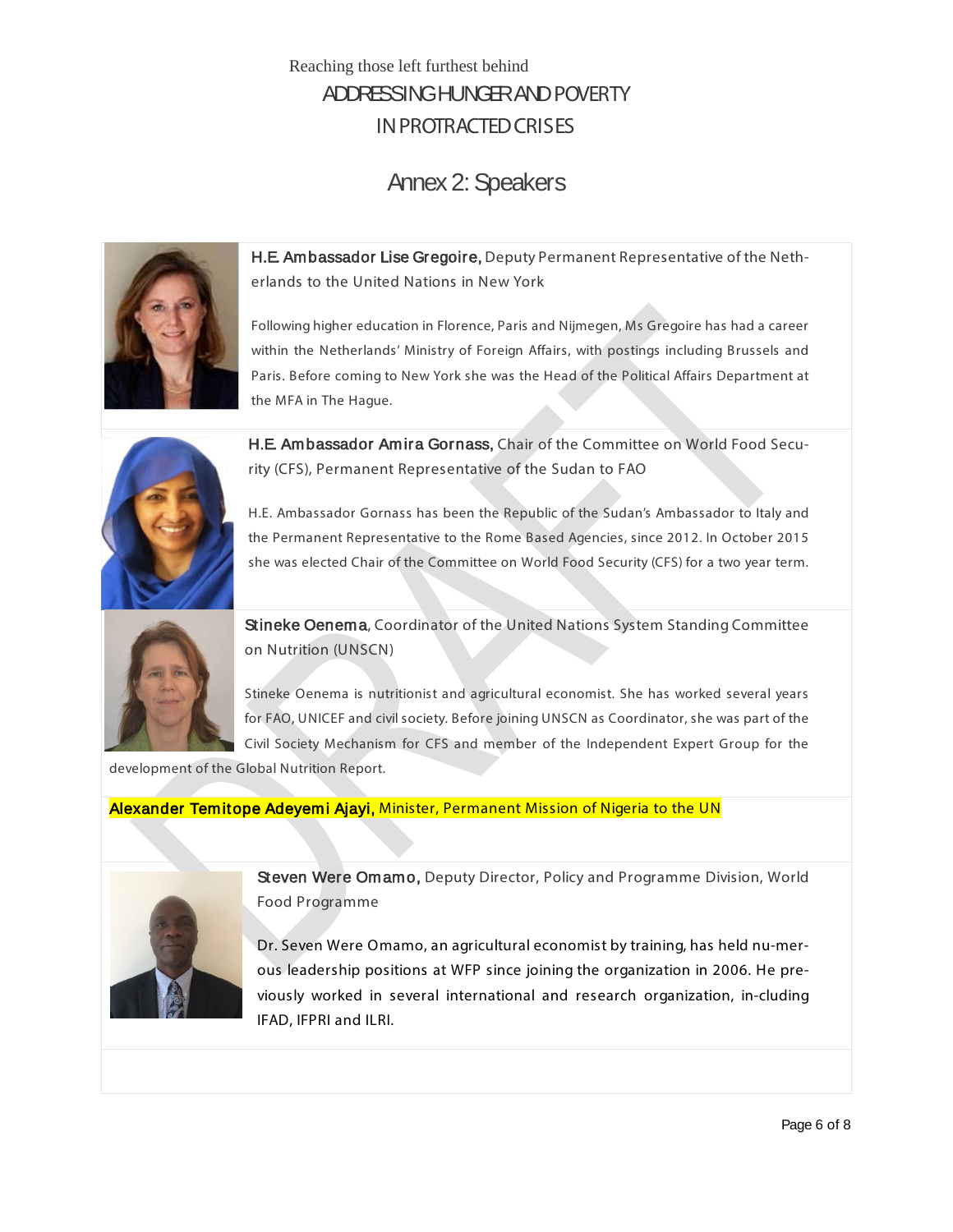

Mariam Al Jaajaa, General Manager of the Arab Group for the Protection of Nature, Civil Society Mechanism to the CFS

Mariam Al Jaajaa, economist, is the Coordinator of the CSM Working Group on Protracted Crises and took part in the drafting of the CFS-FFA. Previously she has worked with ILO on post conflict recovery and economic revival of Nahr Elbared refugee camp.



Jerry Kaminski, Executive Vice President, Land O'Lakes International, CFS Private Sector Mechanism

In his role of Executive Vice President of Land O'Lakes, Jerry Kaminski oversees Land O'Lakes' Global Dairy Ingredients business, as well as joint venture activity in Land O'Lakes' target international markets. Prior to his current role, he held various leadership positions in the retail and business-to business segments.